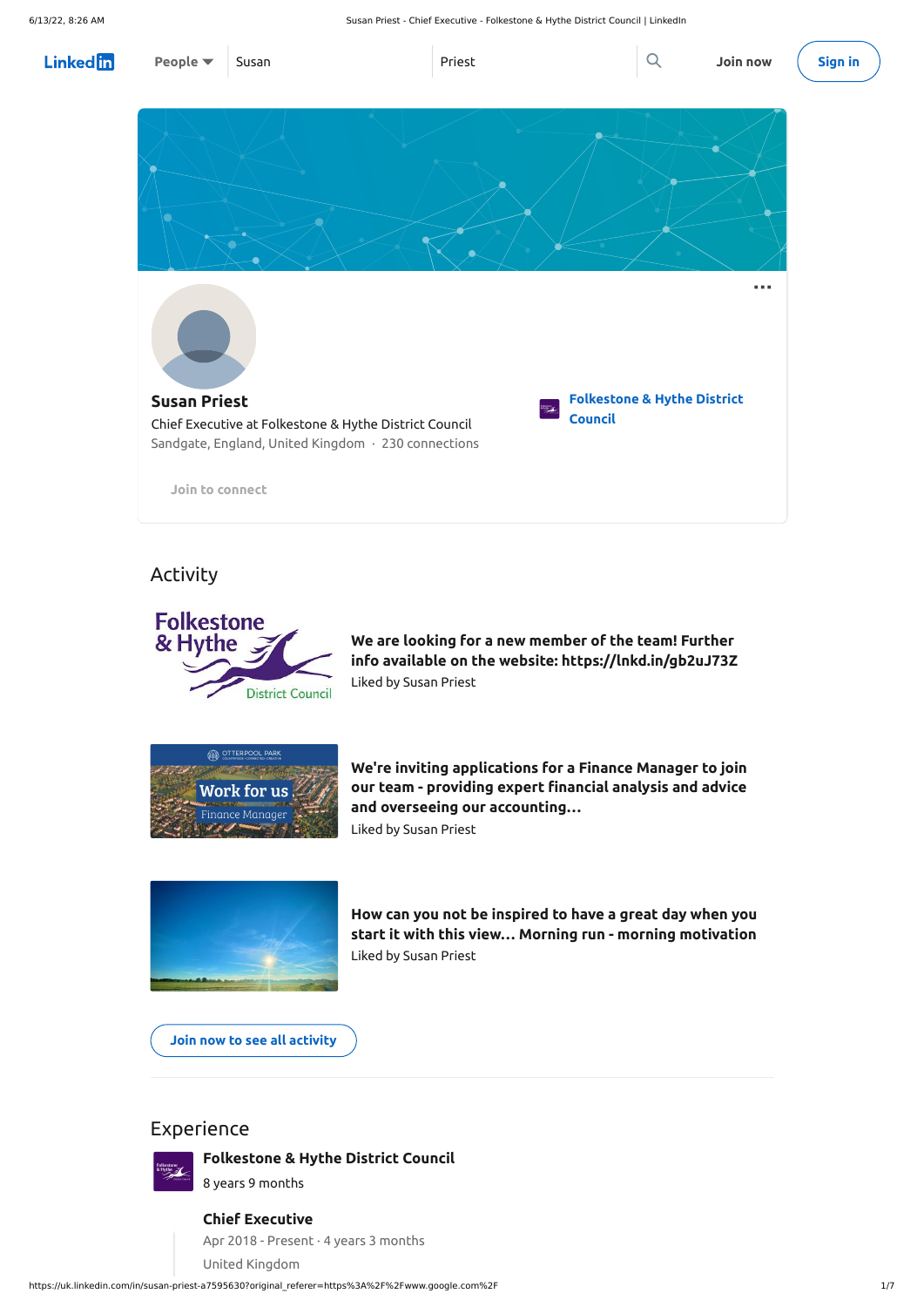### **[SEEDA](https://uk.linkedin.com/company/seeda?trk=public_profile_experience-group-header)**

12 years 2 months

| Linkedin | <b>People</b> $\bullet$ Susan | Priest | Join now (Sign in |  |
|----------|-------------------------------|--------|-------------------|--|

Provide strategic and corporate leadership and direction to Officers of the Council so as to deliver the vision, values and objectives of the Council's Corporate Plan.

Determine and establish the organisational structure, managing and providing strategic direction across the Council.

Oct 2013 - Mar 2018  $\cdot$  4 years 6 months Folkestone, England, United Kingdom

Act as principal policy advisor to Members in order to enable them to make informed choices and decisions.

Ensure that strategies, policies and systems are in place to communicate with and consult about the activities and priorities of the council externally.

Apr 2012 - Sep 2013 $\cdot$  1 year 6 months South East Local Enterprise [Partnership](https://uk.linkedin.com/company/south-east-lep?trk=public_profile_experience-item_profile-section-card_subtitle-click)

Ensure the effective governance of the Council and the legality, probity, integrity, proper public accountability and scrutiny of its decision-making processes.

**Show** less  $\sim$ 

### **Chief Executive**

Apr 2018 - Present · 4 years 3 months Folkestone, Kent, United Kingdom

### **Corporate Director; Regeneration & Growth**

### **Director**

Chelmsford, United Kingdom

Director of the largest non-metropolitan LEP with a population of 3.7m and 156,000 businesses contributing £63bn pa GVA, managing a public private sector Board of 44 representing 6 strategic authorities, 32 local authorities and 8 F/HEIs. Deploying a number of funding streams with a budget of some £50m through a small team of 6.

Significant business and political acumen and technical judgement in setting strategy and policy, analysing information, securing funding opportunities, and…

**Show more**

### **Executive Director**

Nov 2009 - Mar 2012  $\cdot$  2 years 5 months

Guildford, Surrey

Directed the restructuring and then full closure of SEEDA's multi-million pound business development unit (£70m), acting as Senior Responsible Officer (SRO) for Finance, Risk & Assurance. Closed or transferred activities into 15 different receiving bodies (including HCA, TSB, CfEL, BIS, DCLG, DEFRA etc), managing staff and delivery implications to ensure a clean closure programme and safe transfer of on-going activities.

In 2011/12 through closure of 32 programmes, delivered £7.5m of…

**Show more**

### **Change Programme Director**

Jan 2009 - Nov 2009 · 11 months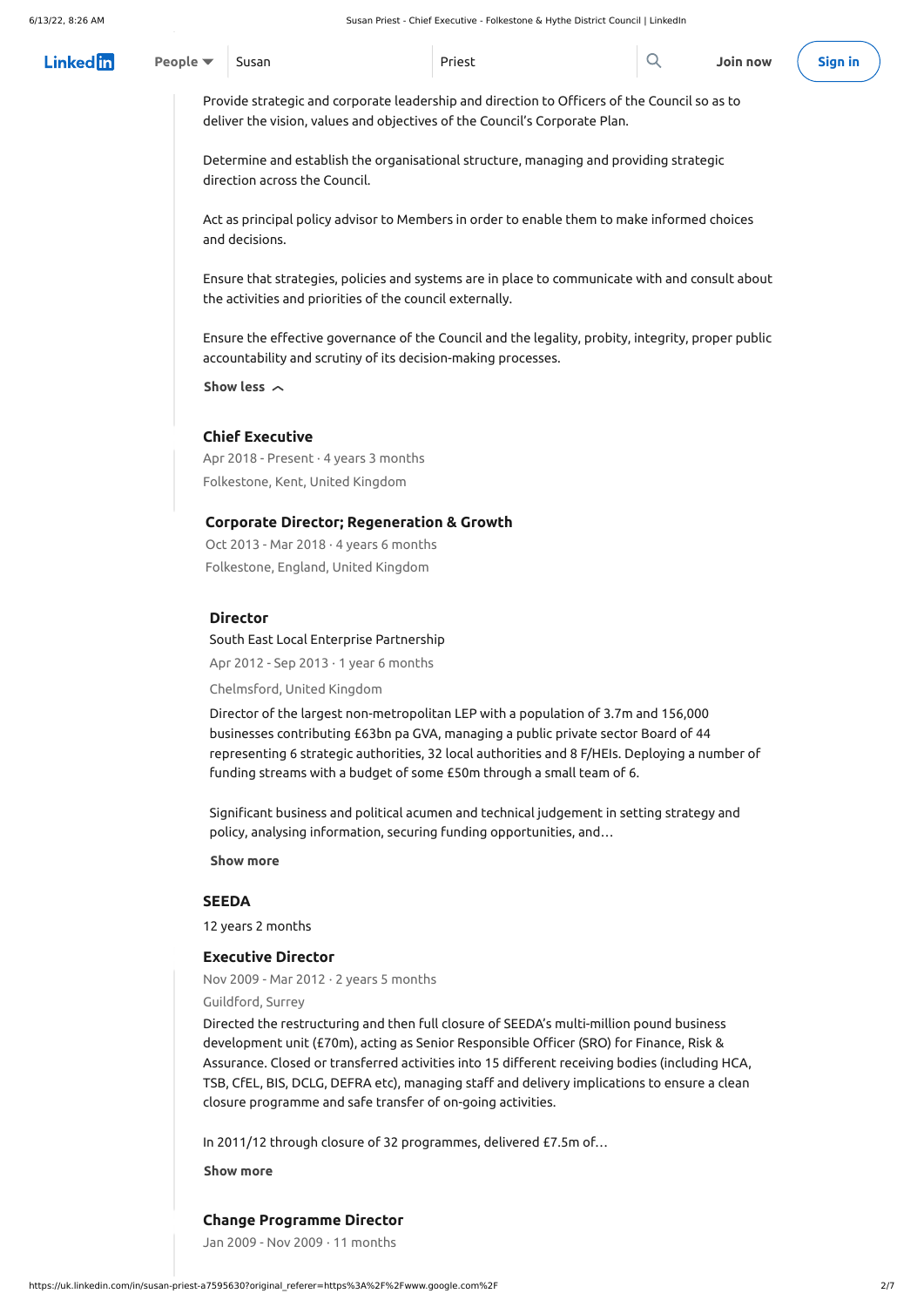stakeholder relations, strategic account management, and communications programming.

Focused the Agency in supporting high growth businesses opportunities in key sectors and creating a new approach to inward investment…

**Show more**

#### **Area Director, Kent & Medway**

Feb 2003 - Dec 2008  $\cdot$  5 years 11 months

Kent, UK

Led multi-million pound area-based regeneration plans in the Thames Gateway (North Kent) and in East Kent (covering Margate, Canterbury & Folkestone) addressing urban extensions, town centre renewal, education-led, arts and culture-led growth plans and worked in multidisciplinary teams to deliver against growth policy objectives.

Influenced and negotiated at senior levels within local government, with local politicians, with national partners, and businesses to deliver business support,…

**Show more**

### **Deputy Director, Business & International**

Feb 2002 - Feb 2003 $\cdot$  1 year 1 month

Guildford, United Kingdom

Led business development activities - enterprise development, innovation capacity, commercialisation and internationalisation.

| $Linked In$ People $\blacktriangledown$ Susan |  | Priest | $\boxed{\mathsf{Q}}$ Join now $\boxed{\mathsf{Sign}\,\mathsf{in}}$ |  |
|-----------------------------------------------|--|--------|--------------------------------------------------------------------|--|
|                                               |  |        |                                                                    |  |

Oversaw divisional budgets and performance data for the service area, prepared Board reports, responsible for corporate planning activities.

Designed a new International Trade Sector Advisory programme to deliver against policy objectives of enhancing trade and exporting, now currently funded and run by UKTI.

Led a change programme - Designed and…

**Show more**

### **Head of Business Support**

Feb 2000 - Feb 2002  $\cdot$  2 years 1 month

Guildford, United Kingdom

Within a national framework, developed and implemented the region's strategies, policies and plans in support of SMEs growth and development, encompassing such issues as innovation, technology transfer, export and international affairs and business financing.

#### **Business Development Executive**

Jul 1998 - Feb 2000 · 1 year 8 months

London, United Kingdom

Re-designed the management and monitoring systems across the national British Chamber of Commerce network which represented over 100,000 business members and 60 Chambers of Commerce across the UK.

Designed a new national benchmarking system and developed new accreditation standards and implemented these across the national UK network.

Proactively developed relationships and liaised with business members to ensure they were aware of and received maximum impact from the range of…

### **Show more**

### British Chambers of [Commerce](https://uk.linkedin.com/company/british-chambers-of-commerce?trk=public_profile_experience-item_profile-section-card_subtitle-click)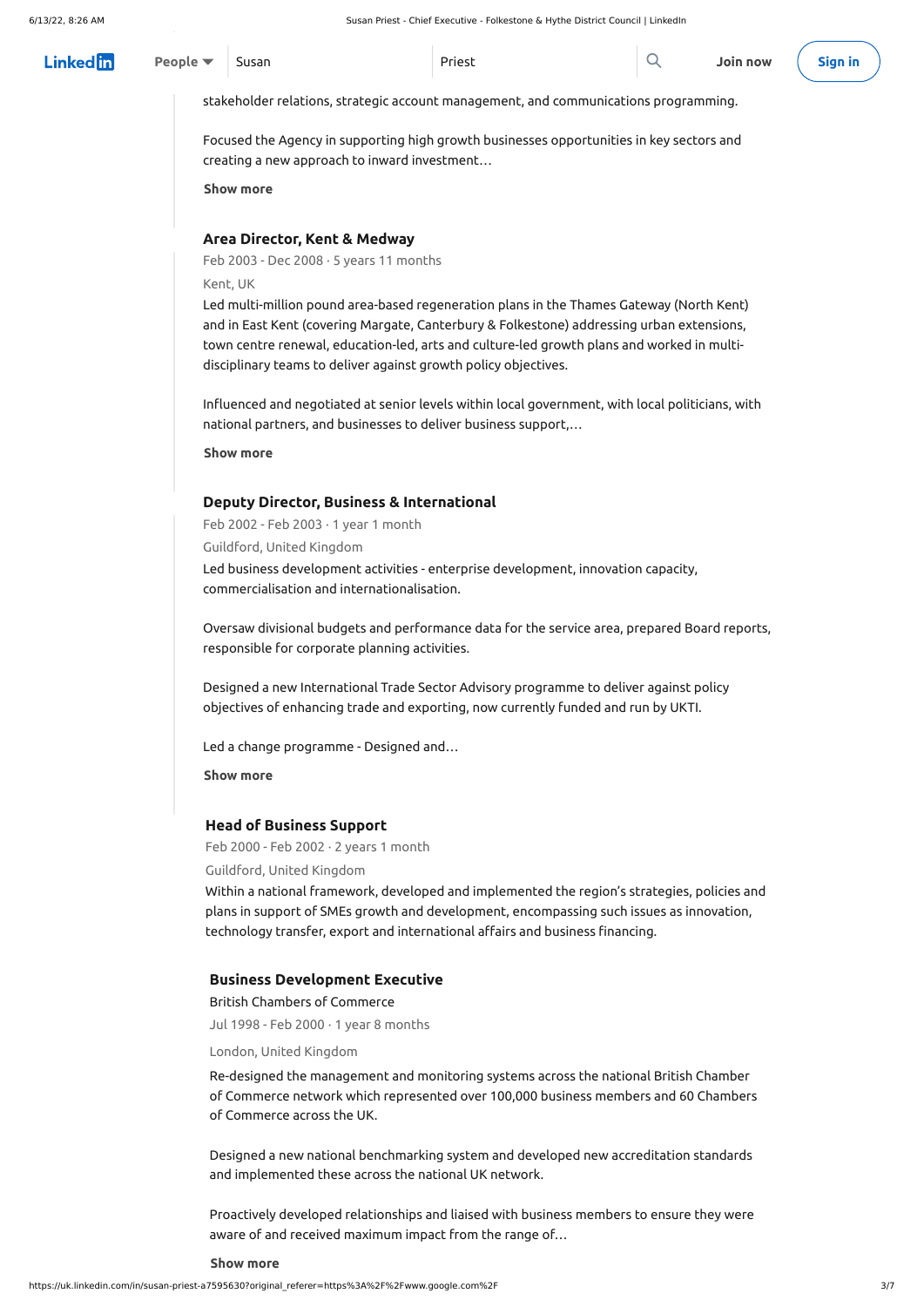https://uk.linkedin.com/in/susan-priest-a7595630?original\_referer=https%3A%2F%2Fwww.google.com%2F 4/7

## Education

## Volunteer Experience

## Publications

### Courses

# Languages

## More activity by Susan

### **University of [Cambridge](https://www.linkedin.com/school/university-of-cambridge/?trk=public_profile_school_profile-section-card_full-click)**

Doctor of Philosophy (PhD) · Economic Geography

1995 - 1998

Activities and Societies: Horse riding; walking

ESRC and BCC sponsored PhD at St Catherine's College.

### **University of [Greenwich](https://www.linkedin.com/school/university-of-greenwich/?trk=public_profile_school_profile-section-card_full-click)**

Bachelor of Arts (BA) · Business Studies · First Class Hons

1992 - 1995

Activities and Societies: Horse Riding

### **[Organiser](https://uk.linkedin.com/company/united-latino-students-association?trk=public_profile_volunteering-position_profile-section-card_full-click)**

Medway Rugby Club - Mini Section Sep 2012 - May 2015 $\cdot$  2 years 9 months Organising the annual rugby tour weekend for up to 75 families and 300 tourists.

### **Priest, S.J. (1998) Business Links: A Method for Examining Customer Satisfaction, Dissatisfaction & Complaining Behaviour. Journal of Customer Satisfaction, Dissatisfaction & Complaining Behaviour. December 1998 (USA).**

Journal of Customer Satisfaction, Dissatisfaction & Complaining Behaviour

### **Priest, S.J. (1999) Business Link SME Services: Targeting, Innovation & Charging. Government & Policy, Issue 8, 1999 (UK).**

Government & Policy

**• Post Graduate Certificate in Finance, London School of Business & Finance (2011).**

-

**English**

-

| <b>Linked</b> in | People $\blacktriangledown$ Susan |  | Priest |  | Join now (Sign in |  |
|------------------|-----------------------------------|--|--------|--|-------------------|--|
|------------------|-----------------------------------|--|--------|--|-------------------|--|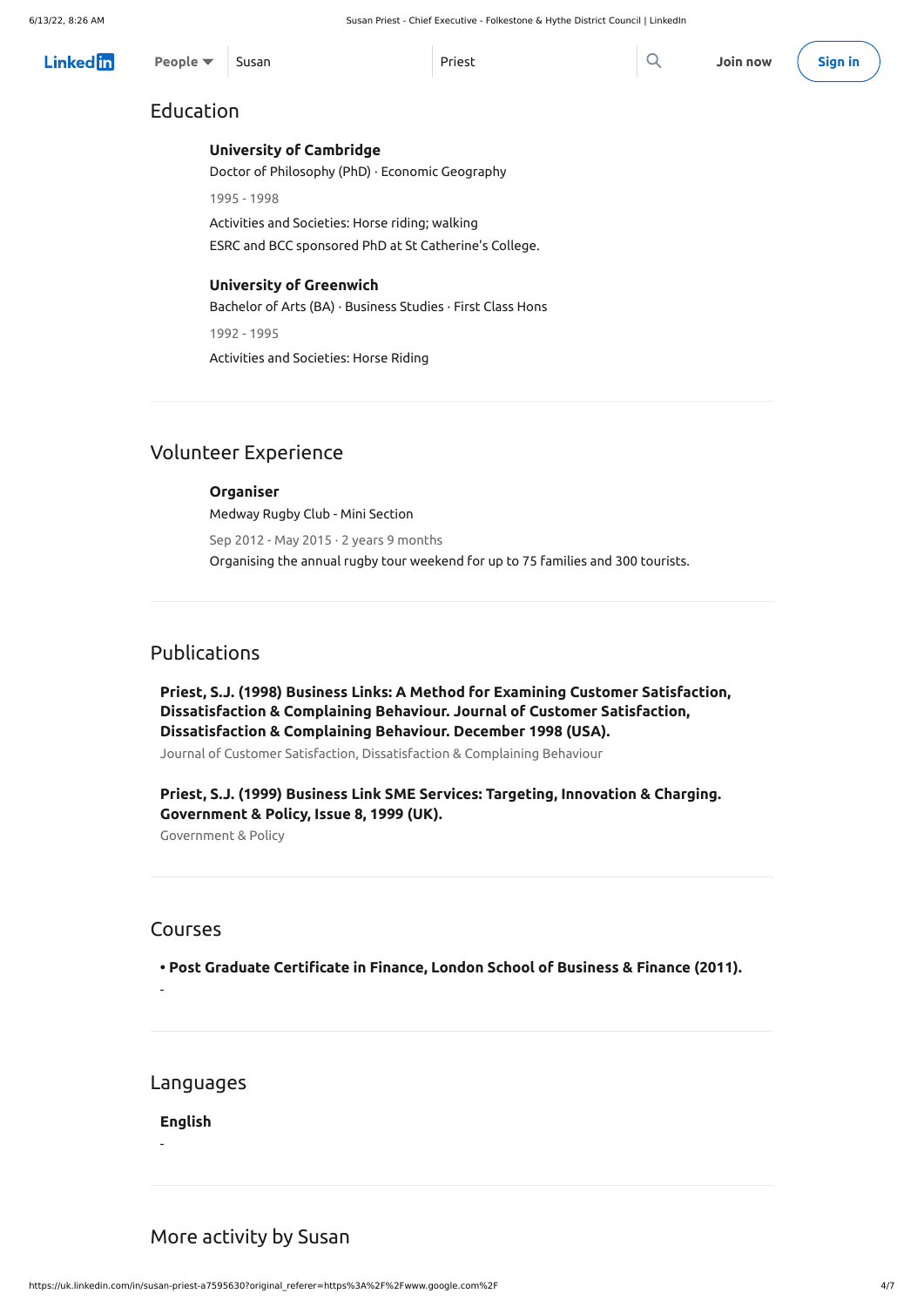## View Susan's full profile

See who you know in common

Get introduced

Contact Susan directly

**Join to view full [profile](https://www.linkedin.com/signup/public-profile-join?vieweeVanityName=susan-priest-a7595630&trk=public_profile_bottom-cta-banner)**

## People also viewed

**The new power couple** ❤️ **[#WeAreVirginMediaO2](https://www.linkedin.com/signup/cold-join?session_redirect=https%3A%2F%2Fuk%2Elinkedin%2Ecom%2Fposts%2Fkate-north-47a70a43_wearevirginmediao2-activity-6805521342314635264--fsV&trk=public_profile_like_view)**

Liked by Susan [Priest](https://uk.linkedin.com/in/susan-priest-a7595630?trk=public_profile_like_view_actor-name)

**Cracking on with the external repairs and redecoration programme in Folkestone's Creative Quarter in readiness for this year's Creative [Folkestone…](https://www.linkedin.com/signup/cold-join?session_redirect=https%3A%2F%2Fuk%2Elinkedin%2Ecom%2Fposts%2Fandy-cruttenden_cdmprincipaldesigner-employersagent-buildingconsultant-activity-6803306188592214016-_CWc&trk=public_profile_like_view)**

Liked by Susan [Priest](https://uk.linkedin.com/in/susan-priest-a7595630?trk=public_profile_like_view_actor-name)

**Do get in touch if this role is of [interest](https://www.linkedin.com/signup/cold-join?session_redirect=https%3A%2F%2Fuk%2Elinkedin%2Ecom%2Fposts%2Ffolkestone-hythe-district-council_job-alert-we-are-looking-for-an-activity-6792144995773104128-gZtA&trk=public_profile_like_view) to you!** Liked by Susan [Priest](https://uk.linkedin.com/in/susan-priest-a7595630?trk=public_profile_like_view_actor-name)

| Linkedin               | People $\blacktriangledown$ | Susan | Priest |  | Join now (Sign in |  |
|------------------------|-----------------------------|-------|--------|--|-------------------|--|
| Shared by Susan Priest |                             |       |        |  |                   |  |

**The former gas works site at Ship Street has been purchased by F&HDC as part of the strategic [regeneration](https://www.linkedin.com/signup/cold-join?session_redirect=https%3A%2F%2Fuk%2Elinkedin%2Ecom%2Fposts%2Ffolkestone-hythe-district-council_the-former-gas-works-site-at-ship-street-activity-6788155747986374656-wbUY&trk=public_profile_like_view) of Folkestone and the wider district.** ℹ**…** Liked by Susan [Priest](https://uk.linkedin.com/in/susan-priest-a7595630?trk=public_profile_like_view_actor-name)

**I wanted to take this [opportunity](https://www.linkedin.com/signup/cold-join?session_redirect=https%3A%2F%2Fuk%2Elinkedin%2Ecom%2Fposts%2Fben-watts-6b661932_election-results-activity-6796534025658880000-ilde&trk=public_profile_like_view) to pay tribute to the team across Kent County Council and my district, borough and city colleagues who helped…**

Liked by Susan [Priest](https://uk.linkedin.com/in/susan-priest-a7595630?trk=public_profile_like_view_actor-name)

Folkestone & Hythe District Council

Tonbridge

### **Joanne [Lambkin](https://uk.linkedin.com/in/joanne-lambkin-330b34161?trk=public_profile_browsemap)**

[Community](https://uk.linkedin.com/in/sarah-osborn-30499a1b4?trk=public_profile_browsemap) Safety Specialist at Folkestone & Hythe District Council

Reculver

### **Sarah Osborn**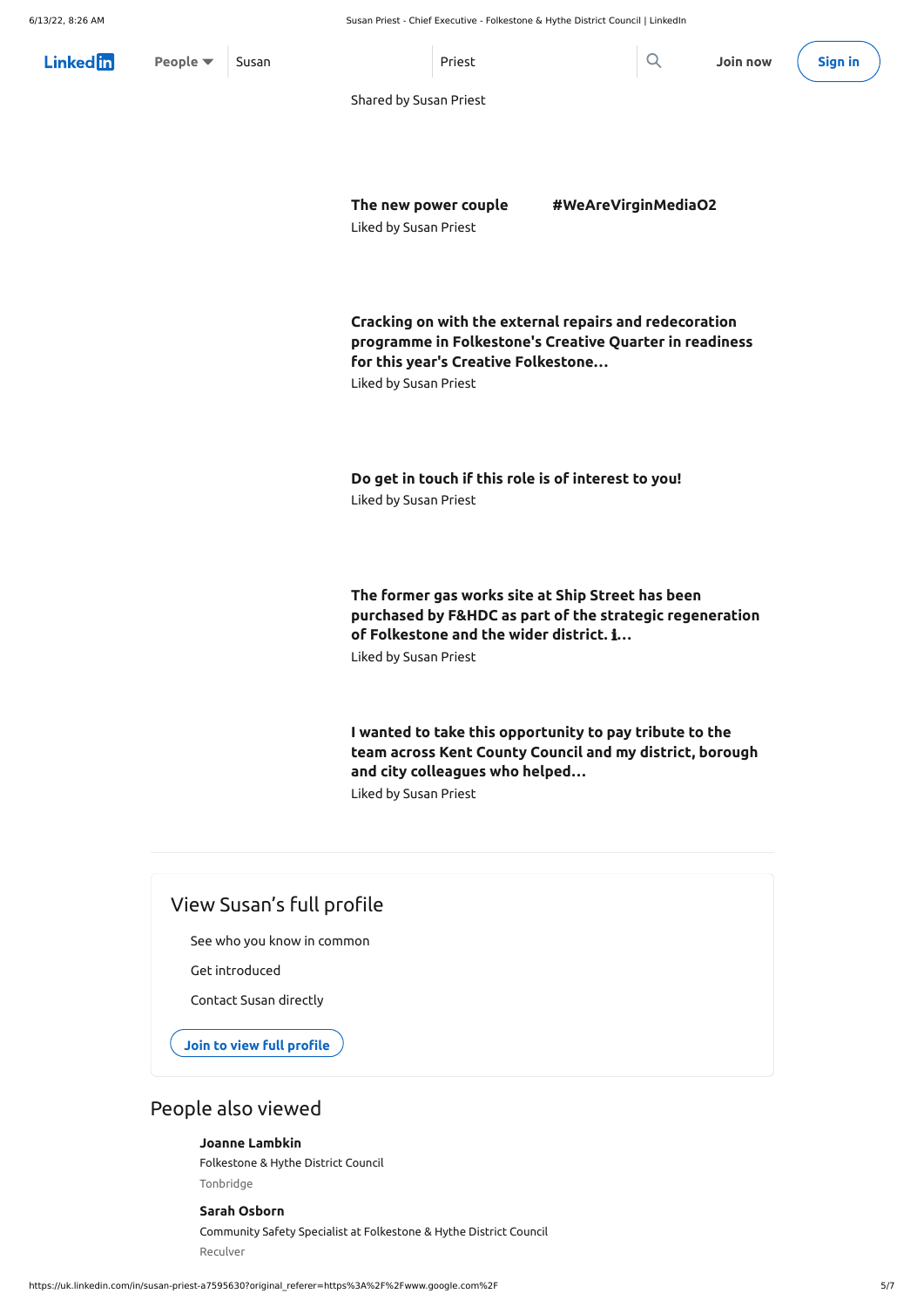### **Show more profiles**

## Others named **Susan Priest**



110 others named Susan Priest are on LinkedIn

Add new skills with these courses



Deputy Chief Executive at Local [Government](https://uk.linkedin.com/in/sarah-pickup-61943a83?trk=public_profile_browsemap) Association London

### **Sarah Pickup**

Case Officer at Folkestone & Hythe District Council

[Folkestone](https://uk.linkedin.com/in/zoe-taylor-869381150?trk=public_profile_browsemap)

### **Zoe Taylor**

Systems [Development](https://uk.linkedin.com/in/deborah-greaves-6132a091?trk=public_profile_browsemap) Specialist (Salesforce) at Folkestone & Hythe District Council Canterbury

### **Deborah Greaves**

Housing Operations Lead Specialist at Folkestone & Hythe District Council Hythe

### **Helen [Sudbury](https://uk.linkedin.com/in/helen-sudbury-8bba4245?trk=public_profile_browsemap)**

Finance Specialist at Folkestone & Hythe District Council [Folkestone](https://uk.linkedin.com/in/leanne-knight-50960b1b7?trk=public_profile_browsemap)

### **Leanne Knight**

Chief Officer - Place & [Regulatory](https://uk.linkedin.com/in/andrew-rush-44a466b1?trk=public_profile_browsemap) Services at Folkestone and Hythe District Council Walmer

### **Andrew Rush**

| $Linked$ $\uparrow$ $\uparrow$ $\uparrow$ $\uparrow$ $\uparrow$ $\uparrow$ $\uparrow$ $\uparrow$ $\uparrow$ $\uparrow$ $\uparrow$ $\uparrow$ $\uparrow$ $\uparrow$ $\uparrow$ $\uparrow$ $\uparrow$ $\uparrow$ $\uparrow$ $\uparrow$ $\uparrow$ $\uparrow$ $\uparrow$ $\uparrow$ $\uparrow$ $\uparrow$ $\uparrow$ $\uparrow$ $\uparrow$ $\uparrow$ $\uparrow$ $\uparrow$ $\uparrow$ $\uparrow$ $\uparrow$ $\$ |  | Priest | Join now (Sign in |  |
|---------------------------------------------------------------------------------------------------------------------------------------------------------------------------------------------------------------------------------------------------------------------------------------------------------------------------------------------------------------------------------------------------------------|--|--------|-------------------|--|

Chief Financial Services Officer & Deputy S151 Officer at Folkestone & Hythe District Council [Folkestone](https://uk.linkedin.com/in/cheryl-ireland-a24b4650?trk=public_profile_browsemap)

#### **Cheryl Ireland**

Vice President, Enterprise Solutions Services at Profiles [International](https://www.linkedin.com/in/susanpriest1?trk=public_profile_samename-profile) Waco, TX



#### **Susan Priest**

[Administrative](https://www.linkedin.com/in/susan-priest-50451019?trk=public_profile_samename-profile) Supervisor at Cincinnati Childrens Hospital Medical Center Middletown, OH



### **Susan Priest**

[Assistant](https://www.linkedin.com/in/susan-priest-60a302204?trk=public_profile_samename-profile) Dean of Nursing at Tarrant County College Fort Worth, TX

### **Susan Priest**

Assistant [Divisional](https://www.linkedin.com/in/susan-priest-4a6365a?trk=public_profile_samename-profile) Dean of Nursing at Tarrant County College Houston, TX

#### **Susan Priest**

**See others [named](https://www.linkedin.com/pub/dir/Susan/Priest?trk=public_profile_samename-see-all) Susan Priest**

**[Developing](https://www.linkedin.com/learning/developing-your-leadership-philosophy?trk=public_profile_recommended-course) Your Leadership Philosophy**



**Strategic Planning and Urban Design [Foundations](https://www.linkedin.com/learning/strategic-planning-and-urban-design-foundations?trk=public_profile_recommended-course)**

**[Introduction](https://www.linkedin.com/learning/introduction-to-commercial-real-estate-analysis?trk=public_profile_recommended-course) to Commercial Real Estate Analysis**